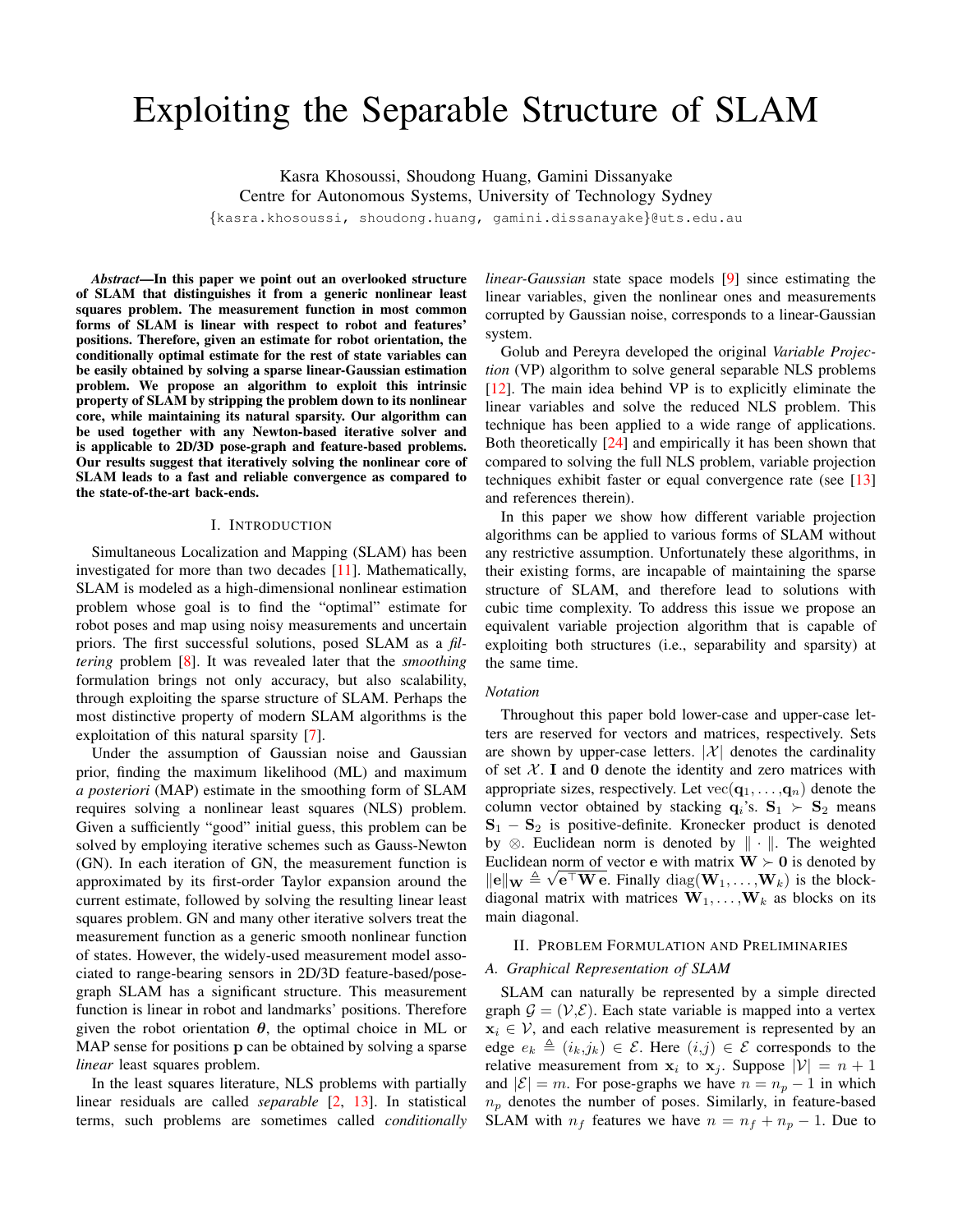the relative nature of measurements in SLAM and without an informative prior, we must define a global coordinates system and anchor one of the nodes to it. Without loss of generality we can assume  $x_0$  is the origin of our global coordinates system. The *reduced* incidence matrix of  $G$  after anchoring  $x_0$  to the origin (i.e., deleting the corresponding row from the original incidence matrix) is denoted by  $\mathbf{A} \in \{-1,0,1\}^{n \times m}$ . For the kth edge  $e_k = (i_k, j_k) \in \mathcal{E}$  we have  $\mathbf{A}_{i_k, k} = -1$ and  $A_{i_k,k} = 1$ . The remaining elements of A are all zero. Similarly,  $\mathbf{A}_{\circ} \in \{-1,0,1\}^{n \times n}$  is the reduced incidence matrix of the subgraph of  $G$  consisting only of robot poses and odometry measurements. Note that  $A<sub>o</sub>$  has a fixed structure and it is uniquely determined by the number of poses  $n_p$ . Finally we define  $\mathbf{A}_{\ell} \triangleq \mathbf{A} \otimes \mathbf{I}_{\ell}$  for  $\ell \in \mathbb{Z}_{\geq 2}$ .

# *B. Measurement Model*

The conventional state vector is usually defined as  $vec(\mathbf{x}_1, \dots, \mathbf{x}_n)$ . For reasons that will become clear shortly, we permute the standard state vector and define our state vector as  $x \triangleq vec(p,\theta)$ . In 2D SLAM,  $p \in \mathbb{R}^{2n}$  is the vector of  $x$  and  $y$  coordinates of robot poses and landmark positions, and  $\theta \in [-\pi, \pi)^{n_p-1}$  is the vector of robot orientations. Each observation  $z_{ij}$  (from node i to node j) is corrupted by an independently drawn additive Gaussian noise  $\epsilon_{ij} \sim \mathcal{N} (\mathbf{0}, \mathbf{\Sigma}_{ij}),$ 

<span id="page-1-2"></span>
$$
\mathbf{z}_{ij} = \mathbf{h}_{ij}(\mathbf{x}_i, \mathbf{x}_j) + \boldsymbol{\epsilon}_{ij}.
$$
 (1)

The measurement function  $\mathbf{h}_{ij}(\cdot,\cdot)$  for any  $(i,j) \in \mathcal{E}$  has the following form,

$$
\mathbf{h}_{ij}(\mathbf{x}_i, \mathbf{x}_j) = \begin{cases} \begin{bmatrix} \delta x_{ij} \\ \delta y_{ij} \end{bmatrix} = \mathbf{R}(\theta_i)^{\top} (\mathbf{p}_j - \mathbf{p}_i) & \text{if } j \in \mathcal{S}_f, \\ \begin{bmatrix} \delta x_{ij} \\ \delta y_{ij} \\ \delta \theta_{ij} \end{bmatrix} = \begin{bmatrix} \mathbf{R}(\theta_i)^{\top} (\mathbf{p}_j - \mathbf{p}_i) \\ \text{wrap } (\theta_j - \theta_i) \end{bmatrix} & \text{if } j \in \mathcal{S}_p. \end{cases}
$$
(2)

where  $\mathbf{R}(\theta_i) \in SO(2)^1$  $\mathbf{R}(\theta_i) \in SO(2)^1$  is the rotation matrix corresponding to  $\theta_i$ , wrap :  $\mathbb{R} \to [-\pi,\pi)$  maps its argument to the equivalent angle in  $[-\pi,\pi)$  and  $S_p$  and  $S_f$  are the disjoint sets of indices of robot poses and features, respectively. Let us define

$$
\mathbf{R}_{\theta} \triangleq \text{diag}\left(\mathbf{R}(\theta_{k_1}), \dots, \mathbf{R}(\theta_{k_m})\right). \tag{3}
$$

Here  $k_i$  is the index of robot pose making the *i*th observation.  $z_p$  and  $z_\theta$  denote the stacked vector of  $\delta x_{ij}$  and  $\delta y_{ij}$ , and  $\delta \hat{\theta}_{ij}$  measurements, respectively. We permute the measurement vector accordingly to obtain  $\mathbf{z} \triangleq \text{vec}(\mathbf{z}_n, \mathbf{z}_\theta)$ . Similarly, the stacked vector of noise variables and its covariance matrix are denoted by  $\epsilon \triangleq \text{vec}(\epsilon_p, \epsilon_\theta)$  and  $\Sigma$ , respectively. Therefore the measurement model can be expressed in a compact form by

$$
\mathbf{z} = \mathbf{h}(\mathbf{x}) + \boldsymbol{\epsilon}, \text{ where } \boldsymbol{\epsilon} \sim \mathcal{N}(\mathbf{0}, \boldsymbol{\Sigma}), \tag{4}
$$

$$
p(\mathbf{z}|\mathbf{x}) = \mathcal{N}(\mathbf{z}; \mathbf{h}(\mathbf{x}), \Sigma)^2
$$
 (5)

Remark 1. Note that [\(2\)](#page-1-2) admits both pose-graph and feature-based SLAM problems as special cases. In pose-graph SLAM  $S_f = \emptyset$ , while in feature-based SLAM relative pose measurements are limited to odometry measurements.

According to [\(2\)](#page-1-2), the stacked measurement function of planar SLAM is given by

<span id="page-1-3"></span>
$$
\mathbf{h}(\mathbf{x}) = \mathbf{H}(\boldsymbol{\theta}) \mathbf{x} \triangleq \begin{bmatrix} \mathbf{R}_{\boldsymbol{\theta}}^{\top} \mathbf{A}_{2}^{\top} & \mathbf{0} \\ \mathbf{0} & \mathbf{\Lambda}^{\top} \end{bmatrix} \mathbf{x},
$$

$$
\mathbf{\Lambda} = \begin{cases} \mathbf{A} & \text{pose-graph,} \\ \mathbf{A}_{\circ} & \text{feature-based.} \end{cases}
$$
(6)

Here we assume the correct regularization terms are applied to the measurements [\[4\]](#page-8-8). In order to avoid redundancy in our formulas we use this unified measurement function [\(6\)](#page-1-3) in the rest of the paper. Note that  $(6)$  can be rewritten as  $h(\mathbf{x}) = \mathbf{H}_1(\boldsymbol{\theta})\mathbf{p} + \mathbf{H}_2\boldsymbol{\theta}$  in which,

<span id="page-1-5"></span>
$$
\mathbf{H}_1(\boldsymbol{\theta}) \triangleq \begin{bmatrix} \mathbf{R}_{\boldsymbol{\theta}}^{\top} \mathbf{A}_2^{\top} \\ \mathbf{0} \end{bmatrix}, \ \mathbf{H}_2 \triangleq \begin{bmatrix} \mathbf{0} \\ \mathbf{\Lambda}^{\top} \end{bmatrix}. \tag{7}
$$

It is important to note that unlike  $H_2$ ,  $H_1(\theta)$  depends on  $\theta$ . Nevertheless, we drop the argument of  $H_1$  for the sake of simplicity of our notation.

Remark 2. For the purpose of this paper, the measurement model in [3](#page-1-4)D SLAM wtih  $SE(3)^3$  measurements is fairly similar to that of planar SLAM. With a little abuse of notation, the measurement function for 3D SLAM can be expressed as  $\mathbf{h}^{\circ}(\mathbf{x}) = \mathbf{H}_{1}^{\circ}(\boldsymbol{\theta})\mathbf{p} + \mathbf{h}_{2}^{\circ}(\boldsymbol{\theta})$  in which

$$
\mathbf{H}_{1}^{\circ}(\boldsymbol{\theta}) \triangleq \begin{bmatrix} \mathbf{R}_{\theta}^{\top} \mathbf{A}_{3}^{\top} \\ \mathbf{0} \end{bmatrix}, \ \mathbf{h}_{2}^{\circ}(\boldsymbol{\theta}) \triangleq \begin{bmatrix} \mathbf{0} \\ \boldsymbol{\psi}(\boldsymbol{\theta}) \end{bmatrix}. \tag{8}
$$

Similar to our formulation of 2D SLAM, here p is the stacked vector of robot positions,  $\theta$  is the vector of robot orientation (parametrised by quaternions or Euler angles),  $\mathbf{R}_{\theta}$ is a block-diagonal matrix composed of  $\mathbf{R}(\theta_i) \in \text{SO}(3)$  and  $\psi(\theta)$  denotes relative robot orientations. The measurement function and the corresponding error term (see e.g., [\[14\]](#page-8-9)) are therefore linear in p. Without loosing any generality, for simplicity of notation and due to space limitation here we mainly focus on 2D SLAM.

Remark 3. This paper investigates SLAM problems with standard  $SE(2)$  and  $SE(3)$  measurements for pose-graphs and pose-point measurements in 2D and 3D for featurebased problems. Such measurements can be obtained from range-bearing sensors after a reparameterization of original measurements (e.g., after performing scan-matching). These models have become standard choices in the past few years. However, such reparameterizations often involve nonlinear transformation of original data which could introduce some error in computing covariance matrices and even affect the validity of the assumption of additive Gaussian noise. In the context of our work, such transformations can be thought as reparameterization performed to introduce separability. Note

<span id="page-1-1"></span><span id="page-1-0"></span><sup>&</sup>lt;sup>1</sup>Special orthogonal group.

 $2\overline{10}$  simplify our notaions we denote random variables (e.g., z) and their realisation in the same way.

<span id="page-1-4"></span><sup>&</sup>lt;sup>3</sup>Special Euclidean group.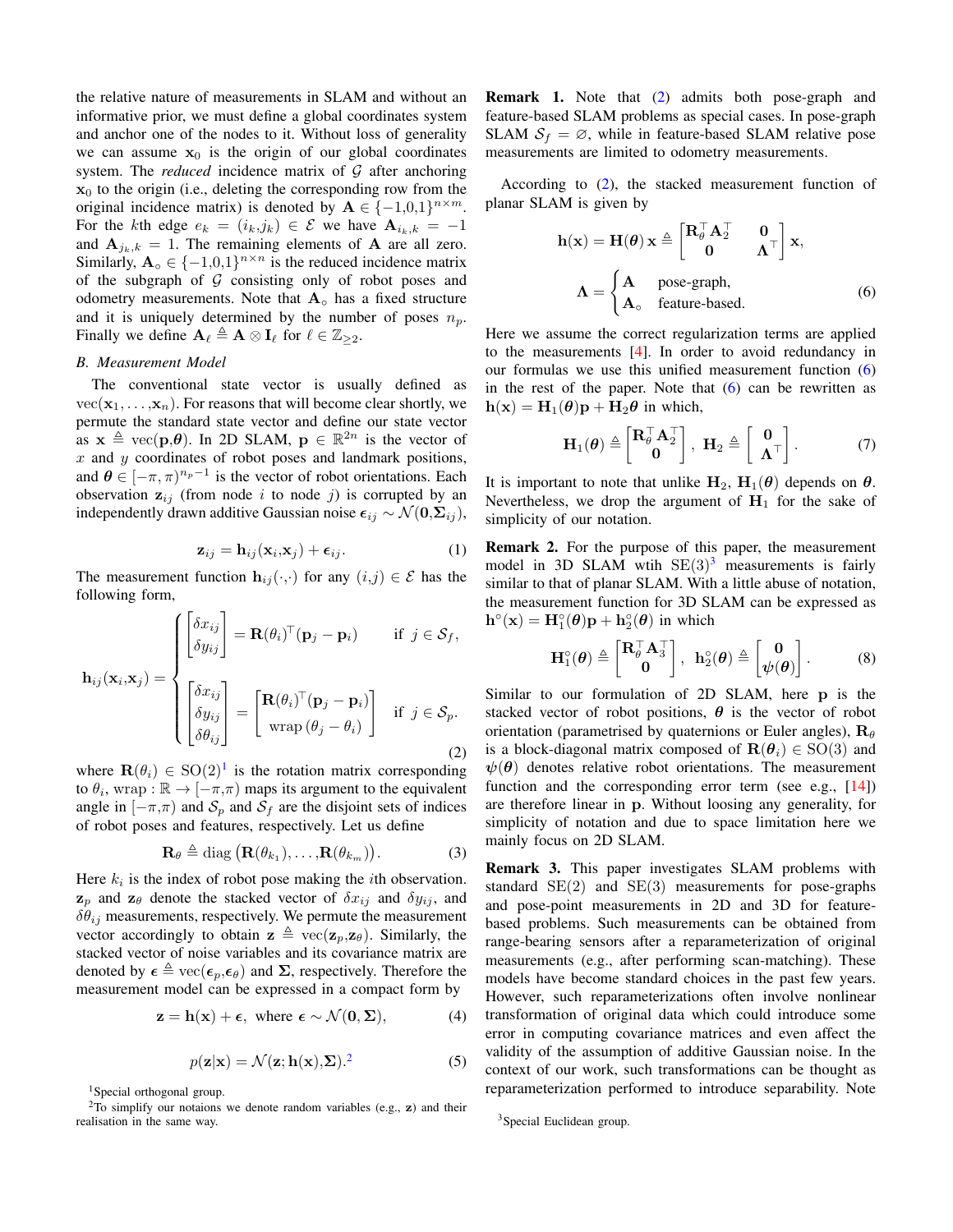that directly using range-bearing measurements does not lead to a separable NLS. Although here we do not consider a specific choice of sensors, the use of inertial sensors in 3D SLAM is common [\[19\]](#page-8-10). Therefore it is worth noting that inertial measurements does not violate the separable structure of SLAM as such measurements are linear in p (see e.g., [\[19\]](#page-8-10)).

# *C. Point Estimation Criterion*

In the Bayesian approach to  $SLAM$  x is modeled as a random vector with prior  $p(x) = \mathcal{N}(x; \mu_x, \Sigma_x)$ . The MAP estimate is the maximizer of the posterior density (or the minimizer of its negative log),

$$
p(\mathbf{x}|\mathbf{z}) \propto p(\mathbf{z}|\mathbf{x}) \ p(\mathbf{x}). \tag{9}
$$

Therefore the MAP estimate  $\hat{\mathbf{x}}_{MAP}$  is given by:

$$
\hat{\mathbf{x}}_{\text{MAP}} = \argmin_{\mathbf{x}} \left( \|\mathbf{z} - \mathbf{h}(\mathbf{x})\|_{\mathbf{\Sigma}^{-1}}^2 + \|\mathbf{x} - \boldsymbol{\mu}_{\mathbf{x}}\|_{\mathbf{\Sigma}_{\mathbf{x}}^{-1}}^2 \right). \quad (10)
$$

In the absence of an informative prior over  $x<sub>1</sub><sup>4</sup>$  $x<sub>1</sub><sup>4</sup>$  $x<sub>1</sub><sup>4</sup>$  one may seek the maximizer of the likelihood function  $p(\mathbf{z}|\mathbf{x})$  in order to obtain the ML estimate  $\hat{\mathbf{x}}_{ML}$ . Dropping the prior in [\(10\)](#page-2-1) gives  $\hat{\mathbf{x}}_{\textnormal{ML}},$ 

$$
\hat{\mathbf{x}}_{\text{ML}} = \underset{\mathbf{x}}{\arg\min} \|\mathbf{z} - \mathbf{h}(\mathbf{x})\|_{\mathbf{\Sigma}^{-1}}^2. \tag{11}
$$

In the following sections we mainly focus on  $\hat{\mathbf{x}}_{ML}$  as it is fairly rare to have an informative prior over x in real applications. Nevertheless, our approach can be straightforwardly generalized to the Bayesian formulation  $(10)$  as well. To simplify our notation we denote the optimal estimate for any variable like c with  $c^*$ . Here  $c^*$  is either  $\hat{c}_{ML}$  or  $\hat{c}_{MAP}$ .

## III. EXPLOITING SEPARABILITY IN SLAM

In the previous section we formulated the MAP and ML estimation problems in SLAM as *nonlinear* least squares problems. By further inspection of [\(7\)](#page-1-5) one can see that the nonlinearity is caused by the rotation matrices. Hence given the robot orientations  $\theta$ , measurements are linear in robot and features' positions p. Therefore given  $\theta$ , the ML and MAP estimates for p are obtained by solving *linear* least squares problems. Such problems are often called *separable* NLS [\[13\]](#page-8-4). This special structure distinguishes SLAM from the general NLS. Our main goal in this paper is to exploit this structure in order to improve the performance of the current SLAM algorithms.

## *A. Variable Projection*

Variable projection (VP) is an algorithm proposed by Golub and Pereyra to exploit this structure [\[12\]](#page-8-6). They proved that under some regularity conditions, the solution of the original problem [\(10\)](#page-2-1) or [\(11\)](#page-2-2) (for general separable NLS problems) can be obtained using the following procedure (see [\[12,](#page-8-6) Theorem 2.1]). Here we explain how their approach can be applied to SLAM.

- I. Find  $\mathbf{p}^{\star}(\boldsymbol{\theta})$ , the closed-form expression for **p** as a function of  $\theta$  that minimizes the original cost function in p.
- II. Replace p with  $p^*(\theta)$  in the original problem and minimize the new objective function in  $\theta$  to obtain  $\theta^*$ . After this step the optimal  $\mathbf{p}^* = \mathbf{p}^*(\theta^*)$  can be recovered instantly.

**Phase I** –  $\mathbf{p}^{\star}(\theta)$ : Let us start with the symmetric positive definite square root of the noise precision matrix  $\Sigma^{-\frac{1}{2}} \succ 0$ . To simplify our notation, we express the weighted  $\ell^2$  norm minimization in  $(11)$  as the following unweighted least squares,

<span id="page-2-3"></span>
$$
\mathbf{x}^* = \underset{\mathbf{x}}{\arg\min} \|\tilde{\mathbf{z}} - \tilde{\mathbf{H}}_1 \mathbf{p} - \tilde{\mathbf{H}}_2 \boldsymbol{\theta}\|^2, \tag{12}
$$

in which  $\tilde{\mathbf{z}} \triangleq \Sigma^{-\frac{1}{2}} \mathbf{z}$ ,  $\tilde{\mathbf{H}}_1 \triangleq \Sigma^{-\frac{1}{2}} \mathbf{H}_1$  and  $\tilde{\mathbf{H}}_2 \triangleq \Sigma^{-\frac{1}{2}} \mathbf{H}_2$ . The fact that the reduced incidence matrix is full rank in (weakly) connected graphs results in the following lemma [\[17\]](#page-8-11).

<span id="page-2-4"></span><span id="page-2-1"></span>Lemma 1. *In any SLAM problem with the measurement models defined in Section [II](#page-0-0) (including 2D/3D feature-based or pose-graph)*  $\tilde{\mathbf{H}}_1$  *is full column rank regardless of*  $\theta$ *.* 

<span id="page-2-2"></span>As mentioned before, given  $\theta$ , [\(12\)](#page-2-3) is a linear least squares problem in p. Lemma [1](#page-2-4) assures us that for any given  $\theta$ , the optimal choice for **p** as a function of  $\theta$  is uniquely given by

$$
\mathbf{p}^{\star}(\boldsymbol{\theta}) \triangleq \arg\min_{\mathbf{p}} \|\tilde{\mathbf{z}} - \tilde{\mathbf{H}}_1 \mathbf{p} - \tilde{\mathbf{H}}_2 \boldsymbol{\theta}\|^2 \tag{13}
$$

<span id="page-2-5"></span>
$$
= \tilde{\mathbf{H}}_1^{\dagger}(\tilde{\mathbf{z}} - \tilde{\mathbf{H}}_2 \boldsymbol{\theta}), \tag{14}
$$

in which  $\tilde{H}_1^{\dagger} \triangleq (\tilde{H}_1^{\top} \tilde{H}_1)^{-1} \tilde{H}_1^{\top}$  is the Moore-Penrose pseudoinverse of  $\tilde{\mathbf{H}}_1$ .

<span id="page-2-7"></span>Remark 4. Although we do not require any special structure in  $\Sigma$ , here we point out an interesting property of spherical noise covariance matrices. Let us denote the covariance matrix of the translational component of the ith measurement with  $\Sigma_p^i$ . An interesting special case emerges when  $\Sigma_p^i$  is *spherical*, i.e.,  $\Sigma_p^i = \sigma_p^i$  ${}^{2}I_{2}$ . Noting that  $\mathbf{R}_{\theta}$  is orthogonal, it is easy to show that in such SLAM problems  $\tilde{H}_1^T \tilde{H}_1$  is proportional to  $\mathbf{L}_2 \triangleq \mathbf{L} \otimes \mathbf{I}_2 = \mathbf{A}_2 \mathbf{A}_2^{\top}$  in which  $\mathbf{L}$  is the reduced Laplacian matrix of graph  $G$ . A similar structure exists in 3D SLAM problems with spherical noise covariance matrices.

Phase II – Reduced NLS: By substituting p in the original objective function [\(12\)](#page-2-3) with  $\mathbf{p}^{\star}(\theta)$  in [\(14\)](#page-2-5) and solving the resulting optimization problem we obtain  $\theta^* \triangleq \arg \min_{\theta} g(\theta)$ where

<span id="page-2-6"></span>
$$
g(\boldsymbol{\theta}) \triangleq ||(\mathbf{I} - \tilde{\mathbf{H}}_1 \tilde{\mathbf{H}}_1^{\dagger})(\tilde{\mathbf{z}} - \tilde{\mathbf{H}}_2 \boldsymbol{\theta})||^2. \tag{15}
$$

Note that  $q(\cdot)$  is a function of only robot headings  $\theta$ , while the original optimization problem  $(12)$  was over both p and  $\theta$ . Therefore we have reduced the parameter space from  $\mathbb{R}^{2n} \times [-\pi,\pi]^{n_p-1}$  to  $[-\pi,\pi]^{n_p-1}$ .  $\mathbf{P}_{\theta} \triangleq \tilde{\mathbf{H}}_1 \tilde{\mathbf{H}}_1^{\dagger}$  is the orthogonal projection onto range( $(H_1)$ ), while  $P_{\theta}^{\perp} \triangleq I - H_1 \tilde{H}_1^{\dagger}$  is its orthogonal complement. Let us define  $\mathbf{r}_{vp} \triangleq \mathbf{P}_{\theta}^{\perp}(\tilde{\mathbf{z}} - \tilde{\mathbf{H}}_2 \theta)$ . In order to solve [\(15\)](#page-2-6) using Newton-based NLS solvers we need to compute the Jacobian matrix of  $\mathbf{r}_{vp}$ , i.e.,  $\mathbf{J}_{vp} \triangleq \frac{\partial}{\partial \theta} \mathbf{r}_{vp}$ . Computing  $J_{vp}$  requires differentiating pseudoinverses  $(H_1^{\dagger})$ , and therefore is more complex than computing the Jacobian

<span id="page-2-0"></span> ${}^{4}$ In this case, x is treated as the vector of unknown deterministic parameters in the measurement model.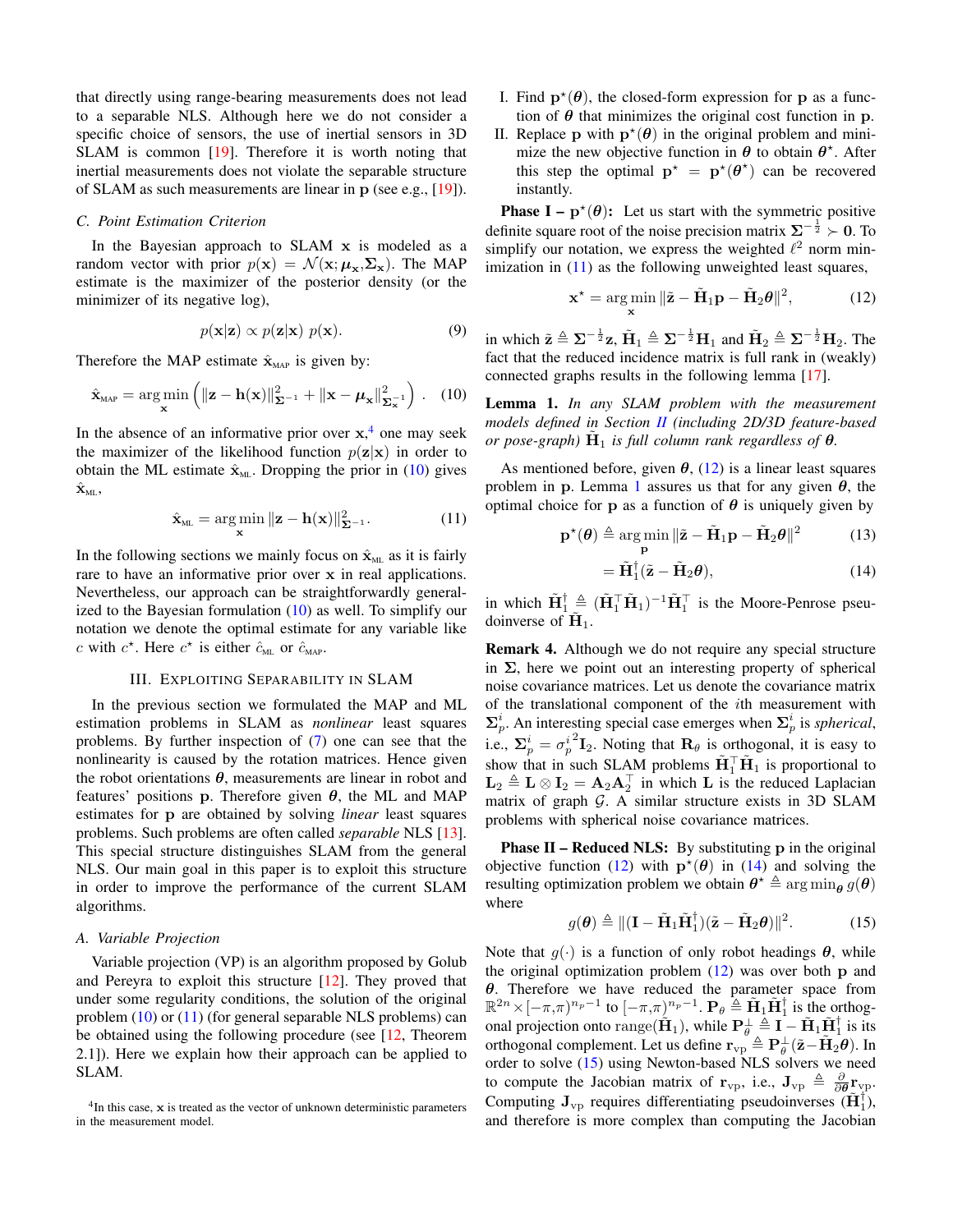# <span id="page-3-2"></span>Algorithm 1 SLAM solver based on [\[16\]](#page-8-12)

1: repeat 2: Compute the full QR factorization of  $\mathbf{H}_1$  [\(18\)](#page-3-0)<br>3: Recover  $\mathbf{p}^*$  by solving  $\mathbf{R}_1 \mathbf{p}^*(\theta_{(i)}) = \mathbf{Q}_1^{\top}(\tilde{\mathbf{z}})$ 3: Recover **p**<sup>\*</sup> by solving  $\mathbf{R}_1 \mathbf{p}^{\star}(\theta_{(i)}) = \mathbf{Q}_1^{\top}(\tilde{\mathbf{z}} - \tilde{\mathbf{H}}_2 \theta_{(i)})$ 4: Compute the modified Jacobian matrix [\(19\)](#page-3-1) (see [\[17\]](#page-8-11)) 5: Construct the normal equations for the reduced problem 6: Solve the normal equations to obtain  $\delta\theta_{(i)}$  $\boldsymbol{\theta}_{(i+1)} \leftarrow \boldsymbol{\theta}_{(i)} + \delta \boldsymbol{\theta}_{(i)}$ 

- 8: until convergence
- 9:  $\mathbf{p}^* \leftarrow \mathbf{p}^*(\tilde{\theta}^*)$  according to [\(14\)](#page-2-5)

matrix of the original full problem, i.e.,  $\mathbf{J} \triangleq \frac{\partial}{\partial x} \mathbf{r}$  in which  $\mathbf{r} \triangleq \mathbf{z} - \mathbf{h}(\mathbf{x})$ . One way to avoid this complexity is to approximate  $J_{\nu D}$  using finite differences (see [\[13\]](#page-8-4) and the references therein). Here we use the exact analytical expression for  $J_{vp}$ which was derived by Golub and Pereyra [\[12\]](#page-8-6).

**Computing**  $J_{\text{VD}}$ **:** First note that [\(15\)](#page-2-6) has a slightly more general form compared to the case which was originally considered by [\[12\]](#page-8-6) in that we have an additional term, linear with respect to  $\theta$  in our residual, i.e.,  $-\tilde{H}_2 \theta$ . We can show that the *j*th column of  $J_{vp}$  is given by,

$$
[\mathbf{J}_{\mathrm{vp}}]_{\cdot,j} = -\left( (\mathbf{P}_{\theta}^{\perp} \frac{\partial \tilde{\mathbf{H}}_1}{\partial \theta_j} \tilde{\mathbf{H}}_1^{\dagger}) + (\mathbf{P}_{\theta}^{\perp} \frac{\partial \tilde{\mathbf{H}}_1}{\partial \theta_j} \tilde{\mathbf{H}}_1^{\dagger})^{\top} \right) (\tilde{\mathbf{z}} - \tilde{\mathbf{H}}_2 \theta) - \mathbf{P}_{\theta}^{\perp} [\tilde{\mathbf{H}}_2]_{\cdot,j}.
$$
\n(16)

After finding  $\boldsymbol{\theta}^* \triangleq \arg \min g(\boldsymbol{\theta})$  using an iterative NLS solver such as GN, we can recover the optimal  $p^*$  according to [\(14\)](#page-2-5), i.e., by solving  $(\tilde{\mathbf{H}}_1^{\top} \tilde{\mathbf{H}}_1) \mathbf{p}^* = \tilde{\mathbf{H}}_1^{\top} (\tilde{\mathbf{z}} - \tilde{\mathbf{H}}_2 \boldsymbol{\theta}^*)$ . In general, VP iterations are computationally much more expensive than GN iterations on the full problem. Therefore directly applying VP to SLAM does not lead to an efficient solver.

# *B. Kaufman's Algorithm*

In  $[16]$  Kaufman proposed to approximate the *j*th column of  $\mathbf{J}_{\text{vp}}$  according to

$$
[\mathbf{J}_{\mathrm{vp}}^{\mathrm{K}}]_{\cdot,j} \triangleq -\left(\mathbf{P}_{\theta}^{\perp} \frac{\partial \tilde{\mathbf{H}}_1}{\partial \theta_j} \tilde{\mathbf{H}}_1^{\dagger}\right) (\tilde{\mathbf{z}} - \tilde{\mathbf{H}}_2 \theta) - \mathbf{P}_{\theta}^{\perp} [\tilde{\mathbf{H}}_2]_{\cdot,j}. (17)
$$

The term ignored in  $J_{vp}^{K}$  has been theoretically and practically shown to be negligible in small-residual problems in terms of the convergence rate of GN [\[16,](#page-8-12) [24\]](#page-8-7). Kaufman's simplification reduces the time per iteration of VP up to 25% [\[24\]](#page-8-7). Consequently Kaufman's method has become the standard way of approaching separable NLS problems in many fields [\[13\]](#page-8-4). Algorithm [1](#page-3-2) summarizes a SLAM solver based on an efficient implementation of VP using Kaufman's modification. This algorithm relies on the full QR decomposition of  $\tilde{H}_1$ ,

$$
\tilde{\mathbf{H}}_1 = \mathbf{Q}\mathbf{R} = \begin{bmatrix} \mathbf{Q}_1 & \mathbf{Q}_2 \end{bmatrix} \begin{bmatrix} \mathbf{R}_1 \\ \mathbf{0} \end{bmatrix}, \tag{18}
$$

in which the columns of  $\mathbf{Q}_1$  and  $\mathbf{Q}_2$  form orthonormal bases for range( $\tilde{\mathbf{H}}_1$ ) and null( $\tilde{\mathbf{H}}_1^{\top}$ ), respectively. In [\[17\]](#page-8-11) we show that the normal equations associated to the residual-Jacobian ordered pair  $(\mathbf{r}_{vp},\mathbf{J}_{vp}^{\text{K}})$  is identical to that of  $(\mathbf{Q}_2^{\top}\mathbf{r}_{vp},\mathbf{Q}_2^{\top}\mathbf{J}_{vp}^{\text{K}})$  given below,

$$
\mathbf{Q}_2^{\top} \mathbf{r}_{vp} = \mathbf{Q}_2^{\top} (\tilde{\mathbf{z}} - \tilde{\mathbf{H}}_2 \boldsymbol{\theta})
$$

$$
[\mathbf{Q}_2^{\top} \mathbf{J}_{vp}^{\mathbf{K}}]_{\cdot,j} = -\mathbf{Q}_2^{\top} \left( \frac{\partial \tilde{\mathbf{H}}_1}{\partial \theta_j} \mathbf{p}^{\star}(\boldsymbol{\theta}) + [\tilde{\mathbf{H}}_2]_{\cdot,j} \right). \tag{19}
$$

# <span id="page-3-1"></span>IV. SPARSE VARIABLE PROJECTION

In the previous section we explained how Algorithm [1](#page-3-2) exploits the separable structure of SLAM. At first glance, applying this algorithm to SLAM may appear to be computationally advantageous as it reduces the size of the normal equations from  $(2n + n_p)$  to only  $n_p$ . However, the normal equations of the reduced problem in SLAM is dense in general. Hence VP, as implemented in Algorithm [1,](#page-3-2) does not lead to a scalable algorithm as we would need  $\mathcal{O}(n_p^3)$  time per iteration just for solving the resulting *dense* linear system. Therefore it is sensible to ask whether we can exploit separability without giving up the intrinsic sparse structure of SLAM?

Barham and Drane [\[1\]](#page-8-13) proposed an intuitive algorithm to solve separable NLS problems. It has been shown that their algorithm and Kaufman's modification in VP produce identical steps (assuming infinite-precision arithmetic) [\[22,](#page-8-14) [24\]](#page-8-7). Although Barham and Drane's algorithm does not preserve sparsity, it can be restructured to do so as shown below. Consider the normal equations of the original problem,

<span id="page-3-4"></span><span id="page-3-3"></span>
$$
\tilde{\mathbf{J}}^{\top} \tilde{\mathbf{J}} \, \delta \mathbf{x}_{(i)} = -\tilde{\mathbf{J}}^{\top} \tilde{\mathbf{r}}.
$$
 (20)

Here  $\delta \mathbf{x}_{(i)} \triangleq \text{vec}(\delta \mathbf{p}_{(i)}, \delta \theta_{(i)})$  denotes the *i*th GN direction,  $\tilde{\mathbf{r}}$ is the residual vector  $\tilde{\mathbf{r}} \triangleq \sum_{n=1}^{\infty} \mathbf{r}^n$  and  $\tilde{\mathbf{J}} \triangleq \frac{\partial}{\partial \mathbf{x}} \tilde{\mathbf{r}}$ , both evaluated at  $\mathbf{x}_{(i)}$ . Let  $\mathcal{H} \triangleq \tilde{\mathbf{J}}^{\top} \tilde{\mathbf{J}}$  be the approximated Hessian. Note that  $\tilde{\mathbf{J}}$  can be divided into two blocks,  $\tilde{\mathbf{J}} = [\tilde{\mathbf{J}}_p \ \tilde{\mathbf{J}}_\theta]$  in which  $\tilde{\mathbf{J}}_p \triangleq \frac{\partial}{\partial \mathbf{p}} \tilde{\mathbf{r}}$  and  $\tilde{\mathbf{J}}_\theta \triangleq \frac{\partial}{\partial \theta} \tilde{\mathbf{r}}$ . Therefore we can expand [\(20\)](#page-3-3) as

<span id="page-3-5"></span>
$$
\begin{bmatrix} \mathcal{H}_p & \mathcal{H}_{p,\theta} \\ \mathcal{H}_{p,\theta}^{\top} & \mathcal{H}_{\theta} \end{bmatrix} \begin{bmatrix} \delta \mathbf{p}_{(i)} \\ \delta \theta_{(i)} \end{bmatrix} = \begin{bmatrix} -\tilde{\mathbf{J}}_p^{\top} \tilde{\mathbf{r}} \\ -\tilde{\mathbf{J}}_\theta^{\top} \tilde{\mathbf{r}} \end{bmatrix} .
$$
 (21)

<span id="page-3-6"></span>One can eliminate  $\delta \mathbf{p}_{(i)}$  from [\(21\)](#page-3-4) to obtain a smaller linear system in terms of  $\delta\theta_{(i)}$ . This can be achieved using the Schur complement of H with respect to  $\mathcal{H}_p$ .

$$
\left(\boldsymbol{\mathcal{H}}_{\theta}-\boldsymbol{\mathcal{H}}_{p,\theta}^{\top}\boldsymbol{\mathcal{H}}_{p}^{-1}\boldsymbol{\mathcal{H}}_{p,\theta}\right)\delta\boldsymbol{\theta}_{(i)}=\left(-\tilde{\mathbf{J}}_{\theta}^{\top}+\boldsymbol{\mathcal{H}}_{p,\theta}^{\top}\boldsymbol{\mathcal{H}}_{p}^{-1}\tilde{\mathbf{J}}_{p}^{\top}\right)\tilde{\mathbf{r}}.\tag{22}
$$

Solving [\(22\)](#page-3-5) gives us  $\delta\theta_{(i)}$ . It should be clear that using this solution to recover  $\delta \mathbf{p}_{(i)}$  from [\(21\)](#page-3-4) leads to the standard GN direction for the original cost function. Barham and Drane proposed to ignore  $\delta \mathbf{p}_{(i)}$  of [\(21\)](#page-3-4) and instead compute the conditionally optimal  $\mathbf{p}_{(i+1)}$  given  $\theta_{(i+1)} = \theta_{(i)} + \delta \theta_{(i)}$  using [\(14\)](#page-2-5) [\[1\]](#page-8-13). This can be achieved by solving the following *sparse* linear system,

<span id="page-3-7"></span>
$$
\left(\tilde{\mathbf{H}}_1^\top \tilde{\mathbf{H}}_1\right) \mathbf{p}_{(i+1)} = \tilde{\mathbf{H}}_1^\top \left(\tilde{\mathbf{z}} - \tilde{\mathbf{H}}_2 \boldsymbol{\theta}_{(i+1)}\right). \tag{23}
$$

<span id="page-3-0"></span>Repeating this procedure until convergence leads to a sequence of steps for which the cost function  $(11)$  has zero gradient with respect to p along the path. This algorithm is summarized in Algorithm [2.](#page-5-0) The equivalence between Algorithm [1](#page-3-2) and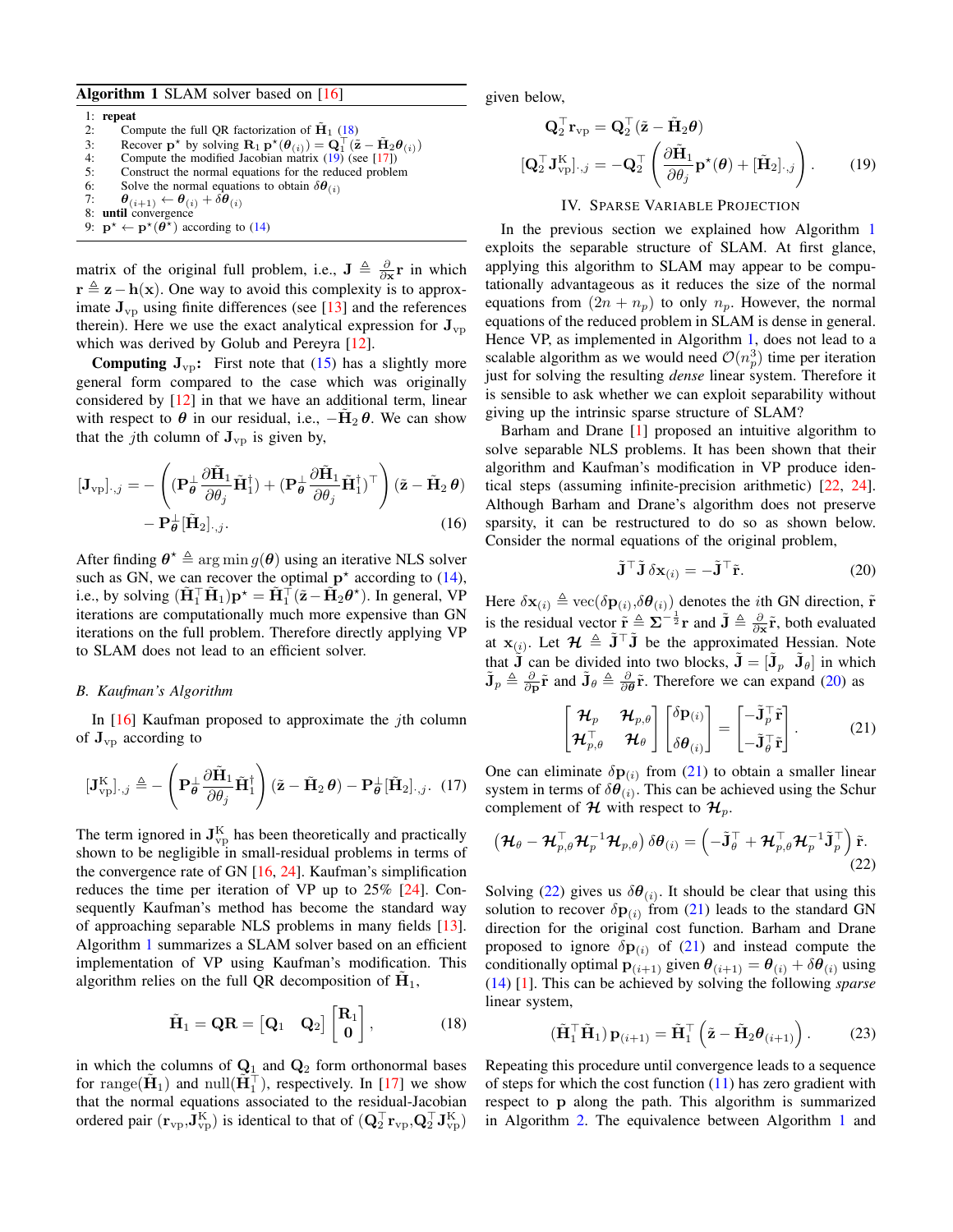<span id="page-4-0"></span>

Fig. 1. In this figure we see the contour lines of a simplified version of SLAM cost function. The point in the middle is the optimal solution. The gray curve is  $p^*(\theta)$ ; a function that maps any given  $\theta$  to the corresponding conditionally optimal estimate for  $p$ . The cost function has zero gradient with respect to p along this curve. The blue vector shows the *i*th step of Algorithm  $1$ which is identical to the *i*th step of Algorithm [2](#page-5-0) and Algorithm [3.](#page-5-0) The red vector is the GN step obtained by starting from  $x_i$ . Algorithm [3](#page-5-0) corrects this intermediate step by projecting the obtained solution back on  $p^*(\theta)$  (dashed line). Note that Algorithm [1](#page-3-2) computes the blue vector directly by performing a GN iteration on the *reduced* problem [\(15\)](#page-2-6) with cubic time complexity. However our indirect approach in Algorithm [3](#page-5-0) enables us to retain the sparse structure of the original problem.

Algorithm [2](#page-5-0) can be verified by expanding the normal equations of the reduced problem associated to Kaufman's Jacobian [\(17\)](#page-3-6). Now recall that our goal is to find a way to simultaneously benefit from the sparsity and separability of SLAM. Unfortunately, the *reduced* linear system (i.e., the Schur complement) in [\(22\)](#page-3-5) is dense in general. But note that in each iteration of Algorithm [2,](#page-5-0) the solution of the reduced system  $(22)$  is identical to the  $\delta\theta_{(i)}$  obtained from solving the full system [\(21\)](#page-3-4). Therefore, instead of eliminating variables using Schur complement, the same outcome can be achieved by solving the sparse full system [\(21\)](#page-3-4), discarding the obtained  $\delta \mathbf{p}_{(i)}$  and instead computing the conditionally optimal  $p_{(i+1)}$  according to [\(23\)](#page-3-7). Our proposed algorithm is summarized in Algorithm [3.](#page-5-0)

It is of utmost importance to note that our proposed algorithm produces (mathematically) identical steps to those of Algorithm [1](#page-3-2) and Algorithm [2.](#page-5-0) However, unlike Algorithm [1](#page-3-2) and Algorithm [2,](#page-5-0) we only need to solve *sparse* linear systems in each iteration of our method which leads to a crucial computational benefit. Also note that Algorithm [3](#page-5-0) can be easily implemented by a simple modification of existing stateof-the-art back-ends. In fact, we only need to solve  $(23)$  using e.g., a sparse Cholesky solver. Figure [1](#page-4-0) illustrates how our proposed algorithm works.

Remark 5. Note that [\(10\)](#page-2-1) is also a separable NLS problem. Therefore Algorithm [3](#page-5-0) can be easily modified to find the MAP estimate assuming a Gaussian prior over x is available. Nevertheless, here we address the Bayesian formulation from a slightly different angle that gives us new insights into the structure of SLAM. The posterior density  $p(\mathbf{p}, \theta | \mathbf{z})$  can be factored according to

<span id="page-4-1"></span>
$$
p(\mathbf{p}, \theta | \mathbf{z}) = p(\theta | \mathbf{z}) p(\mathbf{p} | \theta, \mathbf{z}).
$$
 (24)

Using the Bayes rule we have  $p(\mathbf{p}|\boldsymbol{\theta}, \mathbf{z}) \propto p(\mathbf{z}|\mathbf{x}) p(\mathbf{p}|\boldsymbol{\theta}).$ From the fact that the measurement function is linear in p it readily follows that a Gaussian prior over x results in a Gaussian  $p(\mathbf{p}|\boldsymbol{\theta}, \mathbf{z}) = \mathcal{N}(\mathbf{p}; \boldsymbol{\mu}_{\boldsymbol{\theta}}^{\circ}, \boldsymbol{\Sigma}_{\boldsymbol{\theta}}^{\circ})$ . The mean and

covariance matrix of this distribution are computed in [\[17\]](#page-8-11). Although in general the original posterior distribution  $p(\mathbf{p}, \theta | \mathbf{z})$ may be far from being Gaussian (e.g., multi-modal, skewed, etc), recovering the optimal p given  $\theta$  reduces to a simple linear-Gaussian estimation problem. Such problems are often called *conditionally* linear-Gaussian. By definition the MAP estimate is the maximizer of the posterior distribution [\(24\)](#page-4-1),

<span id="page-4-2"></span>
$$
\mathbf{x}^* = \arg \max_{\mathbf{p}, \boldsymbol{\theta}} p(\boldsymbol{\theta}|\mathbf{z}) p(\mathbf{p}|\boldsymbol{\theta}, \mathbf{z}).
$$
 (25)

It is easy to see that for any given  $\theta$ , maximizing the product above implies maximizing  $p(\mathbf{p}|\boldsymbol{\theta},\mathbf{z})$  with respect to p,

$$
\mathbf{p}^{\star}(\boldsymbol{\theta}) = \underset{\mathbf{p}}{\arg \max} p(\mathbf{p}|\boldsymbol{\theta}, \mathbf{z}) = \boldsymbol{\mu}_{\boldsymbol{\theta}}^{\circ}.
$$
 (26)

As in any Gaussian density, the mean of  $p(\mathbf{p}|\boldsymbol{\theta},\mathbf{z})$  is equal to its mode, and therefore  $\mu_{\theta}^{\circ}$  is the solution of [\(26\)](#page-4-2). Maximizing  $p(\mathbf{p}, \theta | \mathbf{z})$  subject to  $\mathbf{p} = \boldsymbol{\mu}_{\theta}^{\circ}$  is equivalent to a NLS problem that can be solved like before. After obtaining the MAP estimate for  $\theta$  we can recover  $p^*$  by evaluating [\(26\)](#page-4-2) at  $\theta^*$ . In practice we should use the approach taken in Algorithm [3](#page-5-0) in order to retain the sparsity of SLAM.

#### V. RESULTS

In this section we report the performance of the proposed algorithm on both synthetic and real datasets. We used **g** <sup>2</sup>**o**'s implementation of GN [\[18\]](#page-8-15). **CHOLMOD** [\[6\]](#page-8-16) is used as the linear solver with the default choice of fill-reducing permutation. We implemented Algorithm  $3$  (VP)<sup>[5](#page-4-3)</sup> in C++. An Intel Core i5-2400 CPU operating at 3.1GHz is used for all of the experiments in this paper. We verified the equivalence between the iterations of Algorithm [1,](#page-3-2) Algorithm [2](#page-5-0) and Algorithm [3](#page-5-0) numerically. We used **g** 2**o**'s 2D simulator to create Manhattanlike pose-graph datasets. This simulator creates a random walk in plane with 1 meter forward motion or 90° rotation per step. The valid sensor range for scan matching is between 1 and 5 meters within the 135◦ field of view. In reality, scan matching is an expensive operation. Therefore extracting each and every (potential) loop closure is practically intractable. We imitate this practical limitation by imposing an upper bound on the degree of each vertex in the simulator.

We generated five test suites, each of which is composed of  $100$  randomly generated datasets with  $10^4$  poses per dataset. Each test suite corresponds to a fixed noise level  $\alpha \in \{1, \ldots, 5\}$ . Noise covariance for each suite is  $\Sigma_{\alpha} = (0.01\alpha)^2$ I. For each dataset we performed 50 iterations of different solvers. Solvers are initialized using odometry data. The outcome of each run is one of the followings. (i) **Global Min**: the global minimizer is found within 50 iterations, (ii) **Local Min**: a local minimizer (other than the global minimizer) is found within 50 iterations, or (iii) **Not Converged**: the solver has not converged to a solution before 50 iterations.

Table [I](#page-6-0) summarizes the results obtained under different noise levels. Although in few instances VP outperformed GN, in general the two algorithms exhibit comparable performances

<span id="page-4-3"></span><sup>&</sup>lt;sup>5</sup>In this section VP refers to our proposed algorithm, not to be confused with the original or Kaufman's VP algorithms.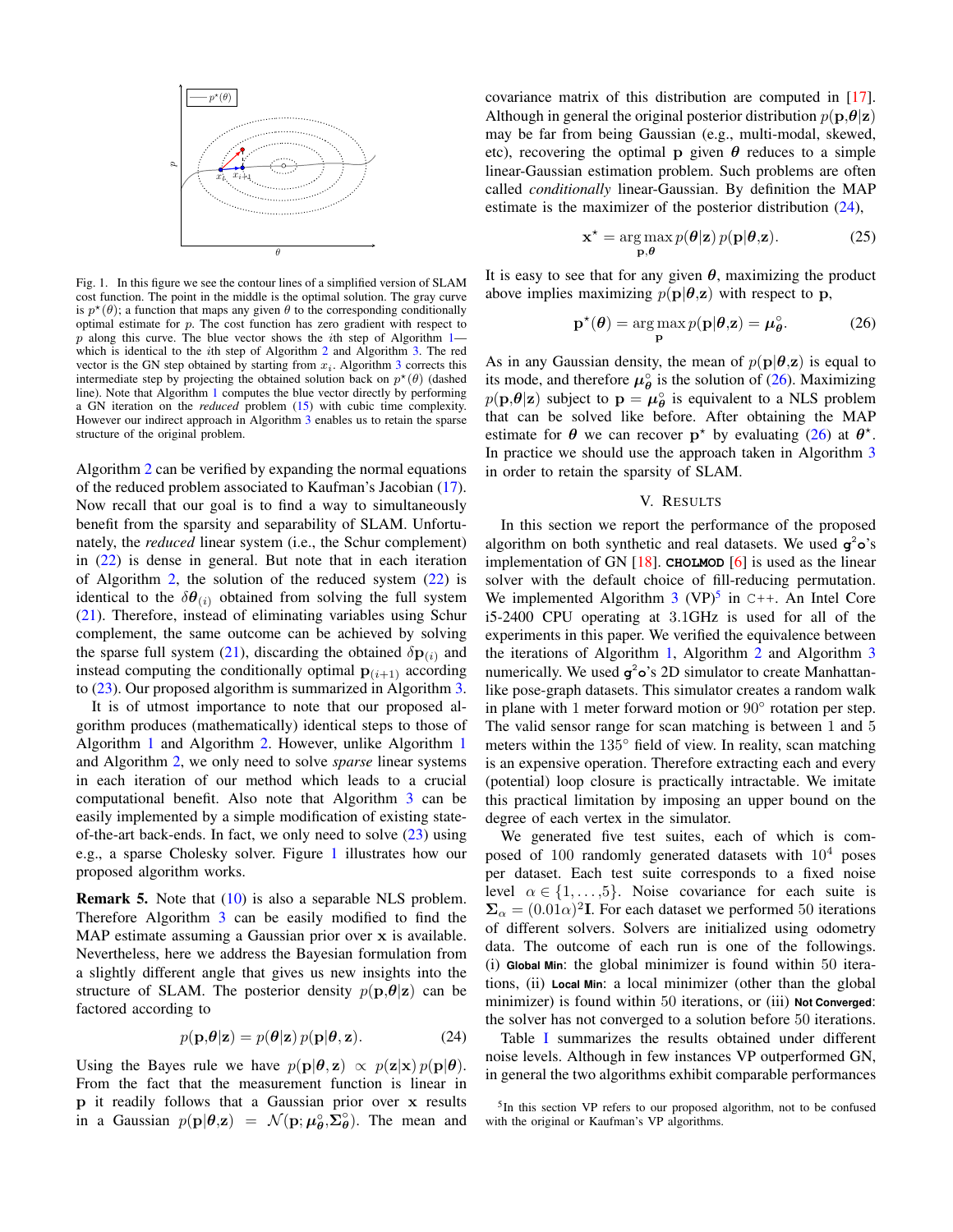<span id="page-5-1"></span><span id="page-5-0"></span>

<span id="page-5-2"></span>Fig. 3. Overall run time for converging to MLE as a function of edge density under different noise models. In Figure [3d,](#page-5-1) GN failed to converge to MLE in 8 scenarios (33 − 40). Note that the "100% loop closure density" refers to the 100th scenario in which all of the loop closures of a *realistic* sparse SLAM problem with  $|V| = 50,000$  and  $|\mathcal{E}| = 173,000$  are included—not the complete graph.



Fig. 2. Average number of iterations performed to converge to the global minimum (ML estimate) under different noise levels  $(\alpha)$ . For each noise level, 100 random datasets with  $10<sup>4</sup>$  poses has been generated. The error bars show the 95% confidence interval. The increasing length of error bars is partly due to the decreasing number of successful samples (see Table  $\Gamma$ ). Note that there is a one-to-one correspondence between iterations of Algorithm [3](#page-5-0) and those of Algorithm [1](#page-3-2) performed on the reduced problem [\(15\)](#page-2-6).

in terms of converging to the optimal solution. As expected, both algorithms tend to converge to local minima as  $\alpha$  increases; a "good" initial guess is crucial for converging to the optimal solution. Nevertheless, according to Table [I](#page-6-0) our algorithm significantly outperforms GN in avoiding divergence (or extremely slow convergence). Therefore, as reported by other researchers in various fields [\[13\]](#page-8-4), VP iterations lead to a faster and more reliable convergence than solving the full NLS problem. As any other iterative solver, using VP can lead to a local minimizer other than MLE. This can be avoided by using a "sufficiently good" initial guess [\[15\]](#page-8-17). It is worth noting that in the case of converging to local minima, the results obtained by both solvers were generally inaccurate and far from the optimal estimate. Out of the 500 simulations used in Table [I](#page-6-0) and  $II$ , there are 89 cases for which both GN and VP converge

to local minima. In 38 of those instances, GN and VP converge to the *same* local minimum. Furthermore, in 74 of those (89) cases, the local minima found by GN and VP are both at least 10% larger than the true minimum. In addition to the results shown in Table [I,](#page-6-0) we performed another experiment by generating random initial guesses in a neighbourhood of MLE. Random initial guesses were generated by sampling uniformly from the surface of hyperspheres centered at the global minimum with different radii. As in Table [I,](#page-6-0) we did not observe a statistically significant difference in the tendency of VP and GN for converging to local minima.

Table [II](#page-6-1) shows the results obtained by Levenberg-Marquardt (LM) and a trust-region version of Algorithm [3](#page-5-0) using LM (VP-LM). For both solvers we use **g** <sup>2</sup>**o**'s default settings (e.g., strategy to update the damping parameter). Due to the slow progress of LM, here we report the results after both 50 and 100 iterations. According to Table [II,](#page-6-1) LM exhibits extremely slow convergence while the performance of VP-LM is comparable to that of GN and VP. That being said, the success rates of GN and VP are slightly higher than VP-LM.

Figure [2](#page-5-2) shows the average number of iterations performed to converge to the optimal solution under different noise levels. It clearly indicates that the proposed algorithm can converge to the optimal solution in less number of iterations than GN. To correctly interpret this result, it is crucial to note that there is a one-to-one correspondence between iterations of Algorithm [3](#page-5-0) and those of Algorithm [1](#page-3-2) performed on the reduced problem [\(15\)](#page-2-6). This observation is consistent with numerous reports from other researchers who apply variable projection to separable NLS problems in other contexts [\[13\]](#page-8-4).

Reducing the number of iterations does not necessarily reduce the total computation time as each VP iteration is usually more costly than that of GN. More specifically for SLAM,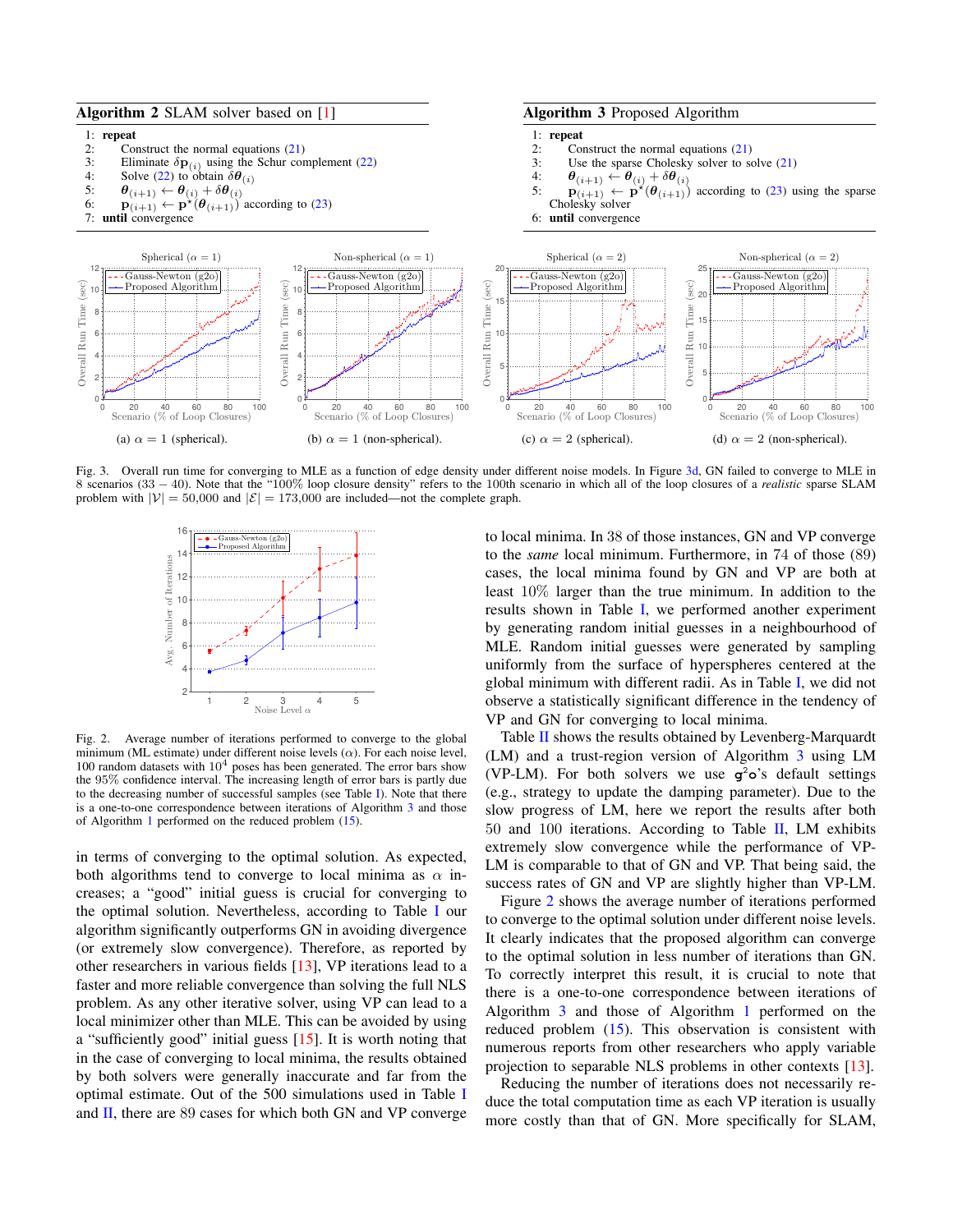original VP  $[12]$ , Kaufman's approach  $[16]$  (Algorithm [1\)](#page-3-2) and Barham and Drane's method [\[1\]](#page-8-13) (Algorithm [2\)](#page-5-0) are all significantly slower than the state-of-the-art SLAM solvers since they are all incapable of exploiting sparsity. Unlike these algorithms, Algorithm [3](#page-5-0) is designed to retain the sparse structure of SLAM. Nevertheless, recall that in each iteration of our algorithm, compared to GN, we have an additional (but smaller) sparse linear system to solve. Therefore each iteration of our algorithm is still slightly more expensive than that of GN. Informally speaking, Figure [2](#page-5-2) indicates that by exploiting the separable structure of SLAM we can achieve more *effective* iterations at the cost of solving an additional sparse linear system in each iteration.

Consequently we conducted another experiment to compare the overall run time of VP and GN. For this purpose, first we created a Manhattan-like random walk with  $5 \times 10^4$  poses. Four pose-graph datasets were created based on this random walk by simulating noisy measurements for the following noise models: (i)  $\alpha = 1$ , (ii)  $\alpha = 2$ , (iii) Non-spherical noise covariance matrix with standard deviations similar to  $\alpha = 1$  and (iv) Non-spherical noise covariance matrix with standard deviations similar to  $\alpha = 2$ . To study the effect of edge density on the overall run time we created 100 scenarios based on each simulated dataset. The ith scenario contains odometry edges plus  $i$  percent of the loop closures of the original simulation (including the ones that were included in the  $(i - 1)$ th scenario). Note that the original simulation is a realistic sparse SLAM problem with a density similar to commonly used benchmarks. Loop closures are selected randomly (i.e., with no particular order) to achieve realistic and balanced scenarios.

Figure [3](#page-5-1) shows the total run time as a function of loop closure density for each noise model. According to Figure [3,](#page-5-1) in the vast majority of cases, VP has been faster than GN. This shows that in those cases, reducing the number of iterations has paid off the additional cost paid for each iteration. In a small fraction of scenarios we observe minor difference between the run times. There are also a limited number of individual cases where GN is slightly faster than VP. This situation happens mainly in extremely sparse scenarios, in which the initial guess based on odometry is already close to MLE and thus GN can find the solution in 2-3 iterations. Such scenarios are often too sparse to be considered as realistic cases. Figure [3](#page-5-1) also indicates that using VP becomes more beneficial (in terms of the overall run time) as noise level increases. This conclusion is consistent with what we saw earlier in Figure [2.](#page-5-2)

Datasets with spherical noise covariance matrices possess an additional structure that can be exploited to significantly reduce the cost per iteration of Algorithm [3.](#page-5-0) Recall that in each iteration of our algorithm we need to solve an additional linear system to recover the conditionally-optimal estimate of linear variables. The cost of this extra step is dominated by the Cholesky factorization of  $\tilde{H}_1^{\top} \tilde{H}_1$  in [\(23\)](#page-3-7). According to Remark [4,](#page-2-7) this term is constant (i.e., independent of the current estimate) when the noise covariance matrix is spherical. Thus, the Cholesky factorization needs to be done only *once* in such problems (i.e., for the first iteration). In the rest of iterations

<span id="page-6-0"></span>TABLE I OUTCOME (%) OF GN AND VP AFTER 50 ITERATIONS UNDER DIFFERENT NOISE LEVELS.

| Noise Level  | Solver | <b>Global Min</b> | <b>Local Min</b> | <b>Not Converged</b> |
|--------------|--------|-------------------|------------------|----------------------|
| $\alpha=1$   | GN     | 100               |                  |                      |
|              | VP     | 100               |                  |                      |
| $\alpha=2$   | GN     | 91                | 8                |                      |
|              | VP     | 94                | 6                |                      |
| $\alpha=3$   | GN     | 76                | 16               | Ջ                    |
|              | VP     | 78                | 19               |                      |
| $\alpha = 4$ | GN     | 56                | 36               | 8                    |
|              | VP     | 57                | 41               |                      |
| $\alpha = 5$ | GN     | 37                | 50               | 13                   |
|              | VP     | 39                | 60               |                      |

<span id="page-6-1"></span>TABLE II OUTCOME (%) OF LM AND VP-LM AFTER 50 & 100 ITERATIONS UNDER DIFFERENT NOISE LEVELS.

| Noise Level  | Solver   | <b>Global Min</b> |                         | <b>Local Min</b> |           | <b>Not Converged</b> |           |
|--------------|----------|-------------------|-------------------------|------------------|-----------|----------------------|-----------|
|              |          | 50 iter.          | $100$ iter.             | 50 iter.         | 100 iter. | 50 iter.             | 100 iter. |
| $\alpha=1$   | LМ       | 53                | 79                      | 10               | 7         | 37                   | 14        |
|              | $VP-I.M$ | 97                | 97                      | $\mathbf{3}$     | 3         | 0                    | $\Omega$  |
| $\alpha = 2$ | LM       | 17                | 41                      | 22               | 13        | 61                   | 46        |
|              | $VP-LM$  | 90                | 90                      | 10               | 10        | $\Omega$             | $\Omega$  |
| $\alpha=3$   | T.M      | 9                 | 18                      | 18               | 25        | 73                   | 57        |
|              | $VP-LM$  | 72                | 73                      | 27               | 27        |                      |           |
| $\alpha = 4$ | LМ       |                   | $\overline{\mathbf{8}}$ | 15               | 24        | 84                   | 68        |
|              | $VP-LM$  | 48                | 48                      | 49               | 52        | 3                    | $\Omega$  |
| $\alpha = 5$ | LМ       | $\overline{c}$    | 6                       | 16               | 24        | 82                   | $\Omega$  |
|              | $VP-LM$  | 32                | 33                      | 63               | 66        |                      |           |

we only need to solve sparse triangular linear systems by forward and backward substitutions in order to recover the conditionally-optimal p. As illustrated by Figure [3,](#page-5-1) this trick can significantly reduce the cost per iteration and overall run time of our algorithm.

We also used a number of publicly available datasets to evaluate the performance of the proposed algorithm. Table [III](#page-7-0) provides the number of iterations performed to find the optimal solution, as well as the average of total computation time over 10 runs. Starting from the odometry initial guess, both algorithms are able to converge to MLE. This is true for most of the existing real datasets, although as seen in Table [I](#page-6-0) for simulated datasets, a bad initial guess can cause VP and GN to converge to (different) local minimizers of the cost function. The datasets listed in Table [III](#page-7-0) span the most common forms of SLAM (2D/3D real/synthetic pose-graphs). As expected, VP converges to the optimal estimate in less number of iterations than GN (up to  $50\%$ ). In most cases VP also outperforms GN in terms of the total computation time (up to  $30\%$ ). Small datasets and accurate measurements make the SLAM problem less challenging in terms of convergence [\[3\]](#page-8-18). In such cases, the computational benefits of exploiting the separable structure of SLAM can be less than more challenging scenarios. This conclusion is consistent with what we saw earlier in Figure [3.](#page-5-1)

## VI. RELATED WORKS

An extensive survey of VP applications can be found in [\[13,](#page-8-4) [25\]](#page-8-19). A theoretical analysis on the convergence properties of variable projection methods is due to Ruhe and Wedin [\[24\]](#page-8-7). The high-dimensional state space of SLAM is one of its distinctive features in comparison with many other applications of VP.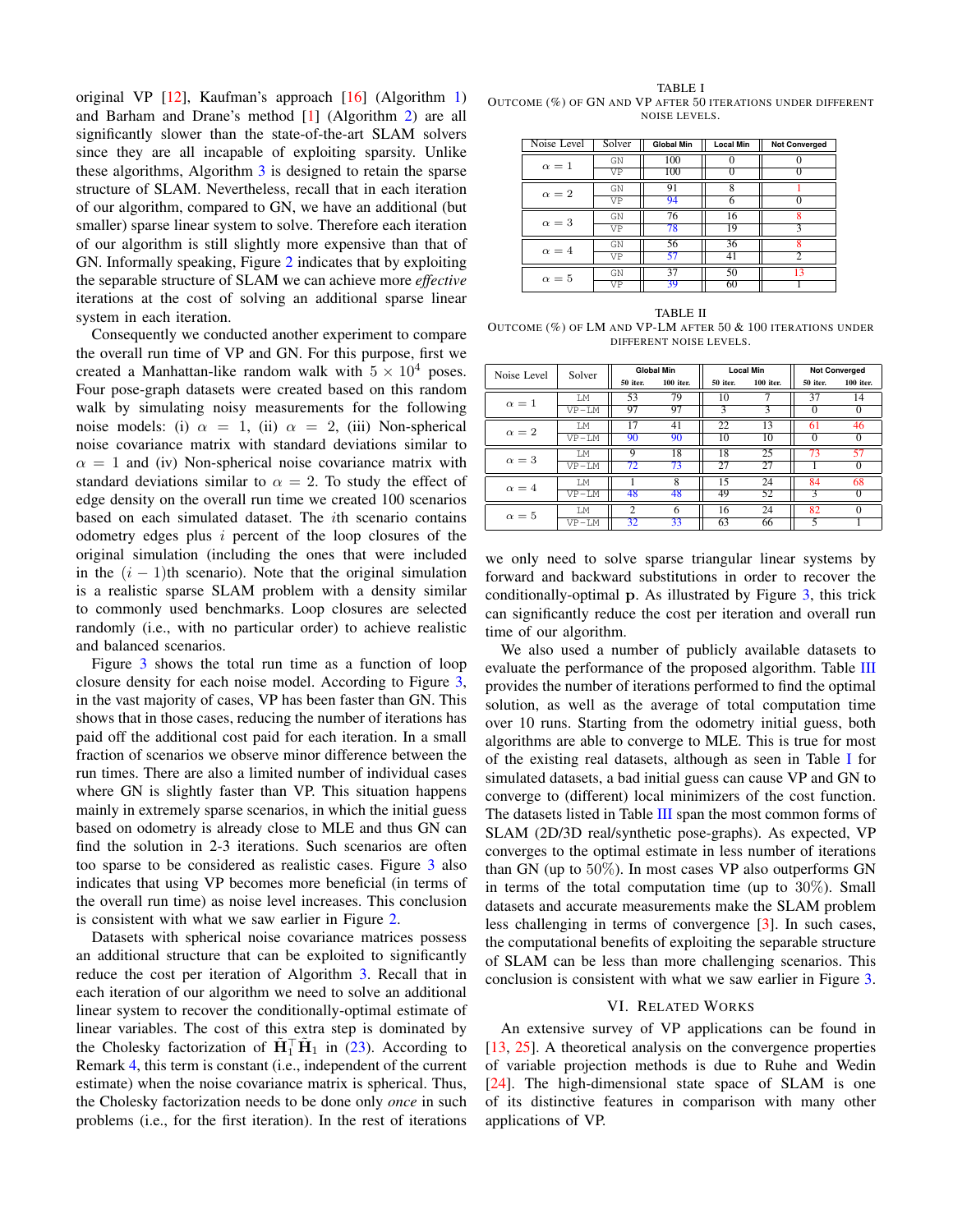| Dataset             | νī     | $ \mathcal{E} $ | Solver | $#$ Iter.      | Time $(s)$ |
|---------------------|--------|-----------------|--------|----------------|------------|
| City10K             | 10,000 | 20,678          | GN     | 7              | 0.45023    |
|                     |        |                 | VP     | 4              | 0.31845    |
| Manhattan           | 3,500  | 5,598           | GN     | 6              | 0.08757    |
|                     |        |                 | VP     | 4              | 0.07687    |
| Intel               | 943    | 1,837           | GN     | 3              | 0.01759    |
|                     |        |                 | VP     | $\overline{2}$ | 0.01713    |
| <b>UTM Downtown</b> | 14,549 | 16,365          | GN     | 10             | 0.28154    |
|                     |        |                 | VP     | 4              | 0.23555    |
| Sphere2500          | 2,500  | 9,799           | GN     | 5              | 0.96145    |
|                     |        |                 | VP     | 4              | 0.82080    |
| New College         | 52,480 | 52,577          | GN     | 8              | 2.19560    |
|                     |        |                 | VP     | 6              | 2.00967    |

<span id="page-7-0"></span>TABLE III SUMMARY OF RESULTS FOR SOME OF THE PUBLICLY AVAILABLE REAL AND SYNTHETIC DATASETS.

A common way of approaching conditionally linear-Gaussian state space models is to use Rao-Blackwellized particle filters (RBPF), see e.g.,  $[9]$ . In these methods first N samples  $\{\boldsymbol{\theta}^{[i]}\}_{i=1}^N$  are generated according to  $\boldsymbol{\theta}^{[i]} \sim p(\boldsymbol{\theta}|\mathbf{z})$ . Then for each sample the optimal  $\bf{p}$  is recovered analytically by finding the mean of  $p(\mathbf{p}|\bar{\theta}^{[i]}, \mathbf{z})$  using e.g., the Kalman filter. The latter stage is equivalent to  $(26)$  as shown in [\[17\]](#page-8-11). It is worth noting that this approach naturally leads to the minimum mean-square error point estimate (i.e., mean of the posterior instead of its mode). L-SLAM [\[30,](#page-9-0) [31\]](#page-9-1) uses this idea to exploit the separable structure of feature-based SLAM by employing a RBPF based on a clever partitioning of state variables, i.e.,  $\theta$  vs. p, instead of FastSLAM's choice of poses vs. features [\[20,](#page-8-20) [21\]](#page-8-21). Any sequential Monte Carlo method employed on a high-dimensional state space will eventually suffer from degeneracy and consequently, particle depletion [\[10\]](#page-8-22). Particle depletion has a direct negative effect on estimating  $\theta$ : at time step  $t \gg t_0$ , eventually all of the particles share the same estimate for  $\{\theta_i\}_{i=1}^{t-t_0}$  for some  $t_0$  (i.e., effectively only one sample is drawn from the corresponding region).

In our previous work [\[29\]](#page-9-2) linear variables of 2D featurebased problems with spherical noise are explicitly eliminated to obtain a smaller optimization problem over  $\theta$ . This approach is similar to Golub and Pereyra's VP [\[12\]](#page-8-6), but with numerical differentiation and Newton iterations. This method is computationally beneficial *only* in extremely noisy problems with dense graphs. LAGO [\[4,](#page-8-8) [5\]](#page-8-23) uses the separable structure of SLAM to bootstrap GN. First a refined estimate for  $\theta$  is computed by only considering relative measurements of robot heading. Using this initial estimate of  $\theta$ , LAGO then recovers the conditionally-optimal estimate for p. Finally the result is used as the initial guess in GN. From this perspective, our algorithm can be roughly interpreted as a constant use of LAGO's bootstrapping approach, without the initial phase of approximating  $\theta$  (which makes our algorithm robust to strong correlations between the components of noise [\[5,](#page-8-23) [15\]](#page-8-17)). Unlike our algorithm, LAGO is limited to 2D pose-graphs. The equivalence between the minima of the original optimization problem and those of the reduced problem [\(15\)](#page-2-6) have allowed researchers to study various properties of SLAM by looking at the reduced problem. For instance in [\[27,](#page-8-24) [28\]](#page-8-25) we analyze the number of local minima is in some small special cases using this idea. Similarly in [\[3\]](#page-8-18) the reduced problem is used to analyze the convergence of GN in 2D pose-graphs with spherical noise covariance.

# VII. CONCLUSION AND FUTURE WORK

In this paper we proposed a scalable and efficient algorithm to take advantage of the separable structure of SLAM. It was shown that by exploiting this structure, we can achieve faster and more reliable convergence than the state-of-the-art solvers. A key contribution of this work comes from establishing the link to a less-known but vast literature on separable NLS problems. In particular, recognizing the equivalence between Algorithm [1](#page-3-2) and Algorithm [2](#page-5-0) was the missing link that enabled us to retain sparsity while exploiting the separable structure of problem through Algorithm [3.](#page-5-0) This link also provides a firm theoretical justification for the proposed algorithm.

The proposed algorithm can be applied to the most common forms of SLAM (2D/3D feature-based and pose-graphs) without any restrictive assumption. Our algorithm is not limited to a particular type of NLS solver and the benefits it brings along are orthogonal to those of other possible improvements such as a more efficient implementation (of e.g., GN) or using different Newton-based solvers, trust-region or line search techniques. As an advantage, the proposed algorithm can be easily adopted by the existing back-ends (e.g., LM, Powell's Dog-leg [\[23\]](#page-8-26), etc) without any major modification. By stripping down SLAM to its nonlinear core and recovering the conditionally optimal estimate for linear variables, our approach yields more effective and reliable iterations than solving the full NLS problem. The number of iterations required for solving the reduced problem [\(15\)](#page-2-6) was shown to be less than that of the full NLS problem. Exploiting separability is especially beneficial when GN (or other Newton-based solver) iterations are relatively costly and/or when it takes more than few iterations to solve the full NLS problem. Datasets with relatively high measurement noise and bad initial guess are among those cases.

Our current implementation relies on  $g^2$  to compute the intermediate GN step. Identifying and merging some of the terms shared between VP and GN to achieve a more tightly integrated implementation can further improve the computational benefits of the proposed method, especially in nonspherical problems. According to our empirical observations, using VP seems to be more crucial in the first few iterations. A hybrid strategy would involve an "iteration management" stage in which the back-end can select the next iteration (e.g., VP or GN) based on the expected gain and cost. Such a strategy may impose negligible extra cost since GN step is already computed in each iteration of Algorithm [3.](#page-5-0) We plan to investigate this idea in our future work.

## ACKNOWLEDGMENTS

We would like to thank C. Stachniss et al. and the EUROPA project for providing the UTM-Downtown dataset, D. Haehnel for the Intel dataset, E. Olson for the Manhattan dataset, M. Kaess for City10K and Sphere2500 datasets, M. Smith et al. for the New College dataset [\[26\]](#page-8-27), and R. Kuemmerle et al. for **g** <sup>2</sup>**o** [\[18\]](#page-8-15). This work was supported by the Australian Research Council Discovery Project **DP120102786**.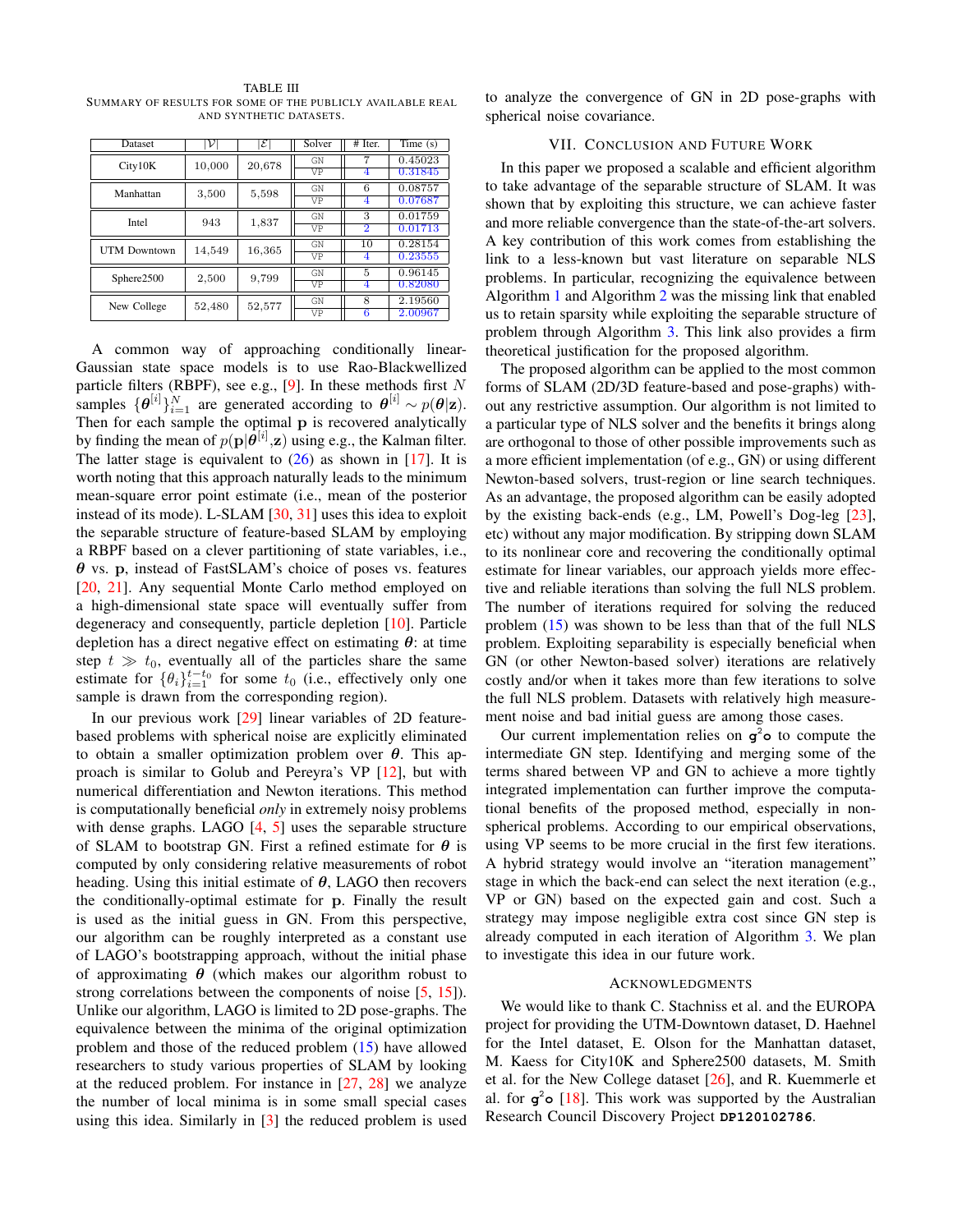## REFERENCES

- <span id="page-8-13"></span>[1] RH Barham and Wanzer Drane. An algorithm for least squares estimation of nonlinear parameters when some of the parameters are linear. *Technometrics*, 14(3):757–766, 1972.
- <span id="page-8-3"></span>[2] Ake Björck. Numerical methods for least squares prob*lems*. SIAM, 1996.
- <span id="page-8-18"></span>[3] Luca Carlone. Convergence analysis of pose graph optimization via gauss-newton methods. In *Proceedings of the IEEE International Conference on Robotics and Automation (ICRA)*, May 2013.
- <span id="page-8-8"></span>[4] Luca Carlone, Rosario Aragues, Jose Castellanos, and Basilio Bona. A linear approximation for graph-based simultaneous localization and mapping. In *Proceedings of Robotics: Science and Systems*, Los Angeles, CA, USA, June 2011.
- <span id="page-8-23"></span>[5] Luca Carlone, Rosario Aragues, Jose A Castellanos, ´ and Basilio Bona. A fast and accurate approximation for planar pose graph optimization. *The International Journal of Robotics Research*, pages 965–987, 2014.
- <span id="page-8-16"></span>[6] Yanqing Chen, Timothy A Davis, William W Hager, and Sivasankaran Rajamanickam. Algorithm 887: Cholmod, supernodal sparse cholesky factorization and update/downdate. *ACM Transactions on Mathematical Software (TOMS)*, 35(3):22, 2008.
- <span id="page-8-2"></span>[7] Frank Dellaert and Michael Kaess. Square root SAM: Simultaneous localization and mapping via square root information smoothing. *The International Journal of Robotics Research*, 25(12):1181–1203, 2006.
- <span id="page-8-1"></span>[8] Gamini Dissanayake, Paul Newman, Steve Clark, Hugh Durrant-Whyte, and Michael Csorba. A solution to the simultaneous localization and map building (SLAM) problem. *Robotics and Automation, IEEE Transactions on*, 17(3):229–241, 2001.
- <span id="page-8-5"></span>[9] Arnaud Doucet. On sequential simulation-based methods for bayesian filtering. Technical Report CUED/F-INFENG/TR. 310, Cambridge University Department of Engineering, 1998.
- <span id="page-8-22"></span>[10] Arnaud Doucet and Adam M Johansen. A tutorial on particle filtering and smoothing: Fifteen years later. *Handbook of Nonlinear Filtering*, 12:656–704, 2009.
- <span id="page-8-0"></span>[11] Hugh Durrant-Whyte and Tim Bailey. Simultaneous localisation and mapping (SLAM): Part I the essential algorithms. *Robotics and Automation Magazine*, 13(2): 99–110, 2006.
- <span id="page-8-6"></span>[12] Gene Golub and Victor Pereyra. The differentiation of pseudo-inverses and nonlinear least squares problems whose variables separate. *SIAM Journal on numerical analysis*, 10(2):413–432, 1973.
- <span id="page-8-4"></span>[13] Gene Golub and Victor Pereyra. Separable nonlinear least squares: the variable projection method and its applications. *Inverse problems*, 19(2):R1, 2003.
- <span id="page-8-9"></span>[14] Giorgio Grisetti, Rainer Kummerle, Cyrill Stachniss, and Wolfram Burgard. A tutorial on graph-based slam. *Intelligent Transportation Systems Magazine, IEEE*, 2(4): 31–43, 2010.
- <span id="page-8-17"></span>[15] Gibson Hu, Kasra Khosoussi, and Shoudong Huang. Towards a reliable SLAM back-end. In *Intelligent Robots and Systems (IROS), 2013 IEEE/RSJ International Conference on*, pages 37–43. IEEE, 2013.
- <span id="page-8-12"></span>[16] Linda Kaufman. A variable projection method for solving separable nonlinear least squares problems. *BIT Numerical Mathematics*, 15(1):49–57, 1975.
- <span id="page-8-11"></span>[17] Kasra Khosoussi, Shoudong Huang, and Gamini Dissanayake. Exploiting the separable structure of SLAM (supplemental material), 2015. URL [https://github.com/](https://github.com/kasra/rss15-public) [kasra/rss15-public.](https://github.com/kasra/rss15-public)
- <span id="page-8-15"></span>[18] Rainer Kuemmerle, Giorgio Grisetti, Hauke Strasdat, Kurt Konolige, and Wolfram Burgard. g2o: A general framework for graph optimization. In *Proc. of the IEEE Int. Conf. on Robotics and Automation (ICRA)*, 2011.
- <span id="page-8-10"></span>[19] Todd Lupton and Salah Sukkarieh. Visual-inertial-aided navigation for high-dynamic motion in built environments without initial conditions. *Robotics, IEEE Transactions on*, 28(1):61–76, 2012.
- <span id="page-8-20"></span>[20] Michael Montemerlo, Sebastian Thrun, Daphne Koller, and Ben Wegbreit. FastSLAM: A factored solution to the simultaneous localization and mapping problem. In *Proceedings of the National conference on Artificial Intelligence*, pages 593–598. Menlo Park, CA; Cambridge, MA; London; AAAI Press; MIT Press; 1999, 2002.
- <span id="page-8-21"></span>[21] Michael Montemerlo, Sebastian Thrun, Daphne Koller, and Ben Wegbreit. FastSLAM 2.0: An improved particle filtering algorithm for simultaneous localization and mapping that provably converges. In *Proceedings of the Sixteenth International Joint Conference on Artificial Intelligence (IJCAI)*, Acapulco, Mexico, 2003. IJCAI.
- <span id="page-8-14"></span>[22] Teresa Anne Parks. *Reducible nonlinear programming problems (separable least squares)*. PhD thesis, Rice University, 1985.
- <span id="page-8-26"></span>[23] David M. Rosen, Michael Kaess, and John J. Leonard. RISE: An incremental trust-region method for robust online sparse least-squares estimation. *IEEE Trans. on Robotics, TRO*, 30(5):1091–1108, Oct 2014.
- <span id="page-8-7"></span>[24] Axel Ruhe and Per Åke Wedin. Algorithms for separable nonlinear least squares problems. *SIAM Review*, 22(3): 318–337, 1980.
- <span id="page-8-19"></span>[25] George A. F. Seber and C. J. Wild. *Nonlinear Regression*. Wiley-Interscience, 1989.
- <span id="page-8-27"></span>[26] Mike Smith, Ian Baldwin, Winston Churchill, Rohan Paul, and Paul Newman. The new college vision and laser data set. *The International Journal of Robotics Research*, 28(5):595–599, May 2009. ISSN 0278-3649. doi: http://dx.doi.org/10.1177/0278364909103911. URL [http://www.robots.ox.ac.uk/NewCollegeData/.](http://www.robots.ox.ac.uk/NewCollegeData/)
- <span id="page-8-24"></span>[27] Heng Wang, Gibson Hu, Shoudong Huang, and Gamini Dissanayake. On the structure of nonlinearities in pose graph SLAM. In *Proceedings of Robotics: Science and Systems*, Sydney, Australia, July 2012.
- <span id="page-8-25"></span>[28] Heng Wang, Shoudong Huang, Udo Frese, and Gamini Dissanayake. The nonlinearity structure of point feature SLAM problems with spherical covariance matrices. *Au-*